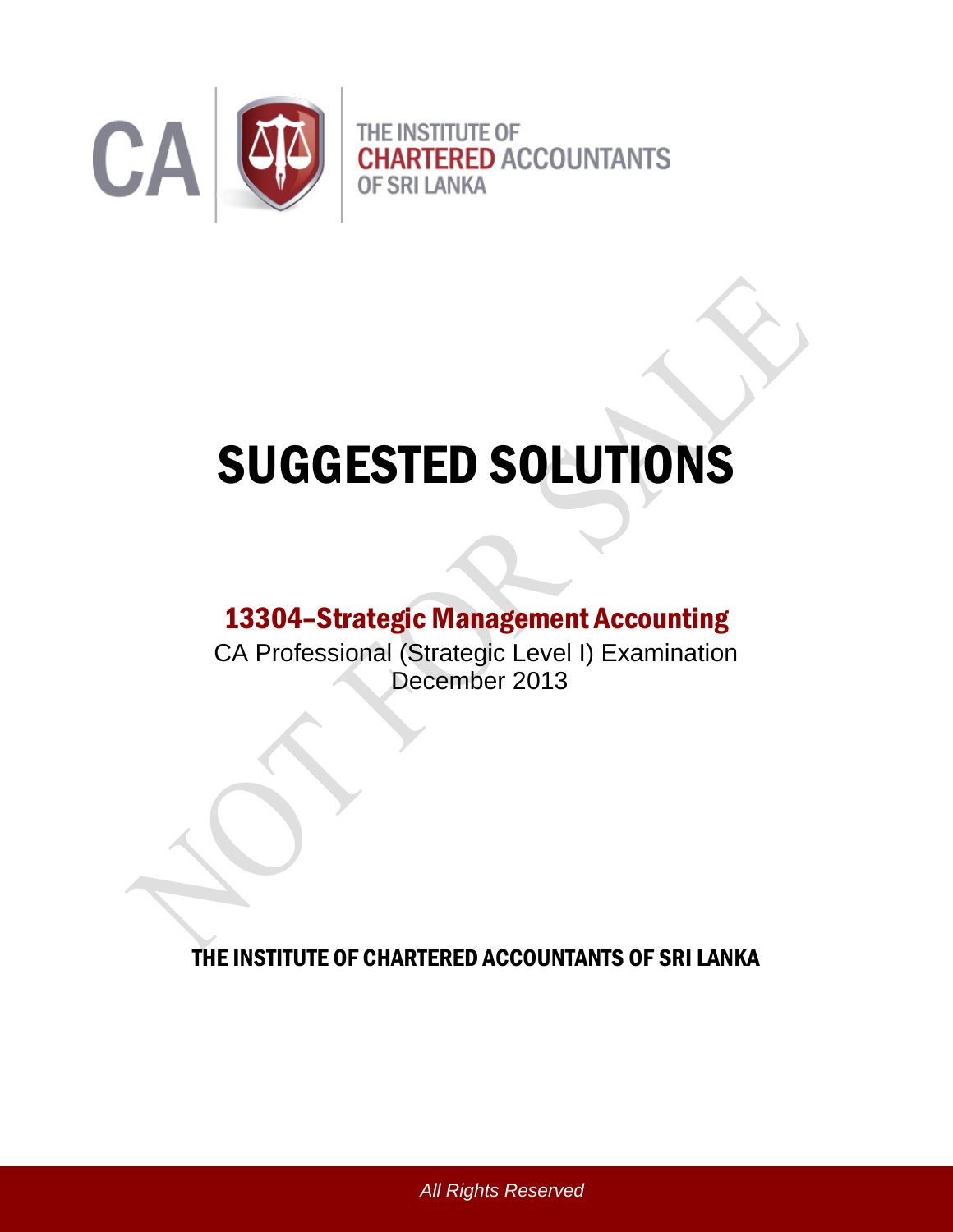|                                 | Figures are in Rs.<br>thousands |           |            |           |            |            |
|---------------------------------|---------------------------------|-----------|------------|-----------|------------|------------|
|                                 | Year <sub>0</sub>               | Year 1    | Year 2     | Year 3    | Year 4     | Year 5     |
| Machinery and residual<br>value | (300,000)                       | (100,000) |            |           |            | 50,000     |
| Working Capital (W1)            | (100,000)                       | (15,500)  | (16,800)   | (18, 191) | (19,680)   |            |
| WC Recovery (W1)                |                                 |           |            |           |            | 170,171    |
| Sale of new technology          | (1,000)                         |           |            |           |            |            |
| Rent of sister company<br>(W2)  |                                 | (1,500)   | (1,500)    | (1,500)   | (1,500)    | (1,500)    |
| <b>Sales</b>                    |                                 | 556,500   | 639,450    | 685,314   | 638,141    | 638,141    |
| Labour                          |                                 | (52,800)  | (60, 500)  | (69, 212) | (70, 277)  | (72, 473)  |
| Material                        |                                 | (264,000) | (314, 600) | (352,715) | (373, 346) | (386, 522) |
| Overheads (W3)                  |                                 | (49,000)  | (49,000)   | (51, 450) | (46,200)   | (42,998)   |
| Tax payment (W4)                |                                 | (4,397)   | (8, 489)   | (9,312)   | (17, 678)  | (22, 218)  |
| Net cash flow (NCF)             | (401,000)                       | 69,303    | 188,561    | 182,933   | 109,461    | 332,601    |
| DR @ 20%                        | 1.000                           | 0.833     | 0.694      | 0.579     | 0.482      | 0.402      |
| Discounted CF                   | (401,000)                       | 57,730    | 130,861    | 105,918   | 52,760     | 133,706    |
| Net present value               |                                 | 79,975    |            |           |            |            |
| <b>Calculation of IRR</b>       |                                 |           |            |           |            |            |

# **Calculation of IRR**

| At the discount rate of 25% |           | 0.800  | 0.640   | 0.512   | 0.410   | 0.328   |
|-----------------------------|-----------|--------|---------|---------|---------|---------|
| PV                          | (401,000) | 69,303 | 188,561 | 182,933 | 109,461 | 332,601 |
| Discounted CF               | (401,000) | 55,443 | 120,679 | 93,662  | 44,879  | 109,093 |
| Net present value           |           | 22,755 |         |         |         |         |

**IRR = 20% +(5%/(79,975-22,755))\*79,975 = 27.0%**

# **Recommendation**

NPV is positive. Project is recommended.

IRR>WACC. Project is recommendable.

# **(W1) - Working Capital** *(please refer the note)*

| Increase in WC               | 100,000 | 15,500  | 16,800          | 18,191     | 19,680           |
|------------------------------|---------|---------|-----------------|------------|------------------|
| Cum. inflation adjusted WC   | 100,000 | 115,500 | 132,300         | 150,491    | 170,171          |
| <b>Multiplied by</b>         | 1.00    | 1.05    | $1.05^{\circ}2$ | $1.05^{3}$ | $1.05^{\wedge}4$ |
| Cum. WC in present day terms | 100,000 | 110,000 | 120,000         | 130,000    | 140,000          |
|                              | Year 0  | Year 1  | Year 2          | Year 3     | Year 4           |
|                              |         |         |                 |            |                  |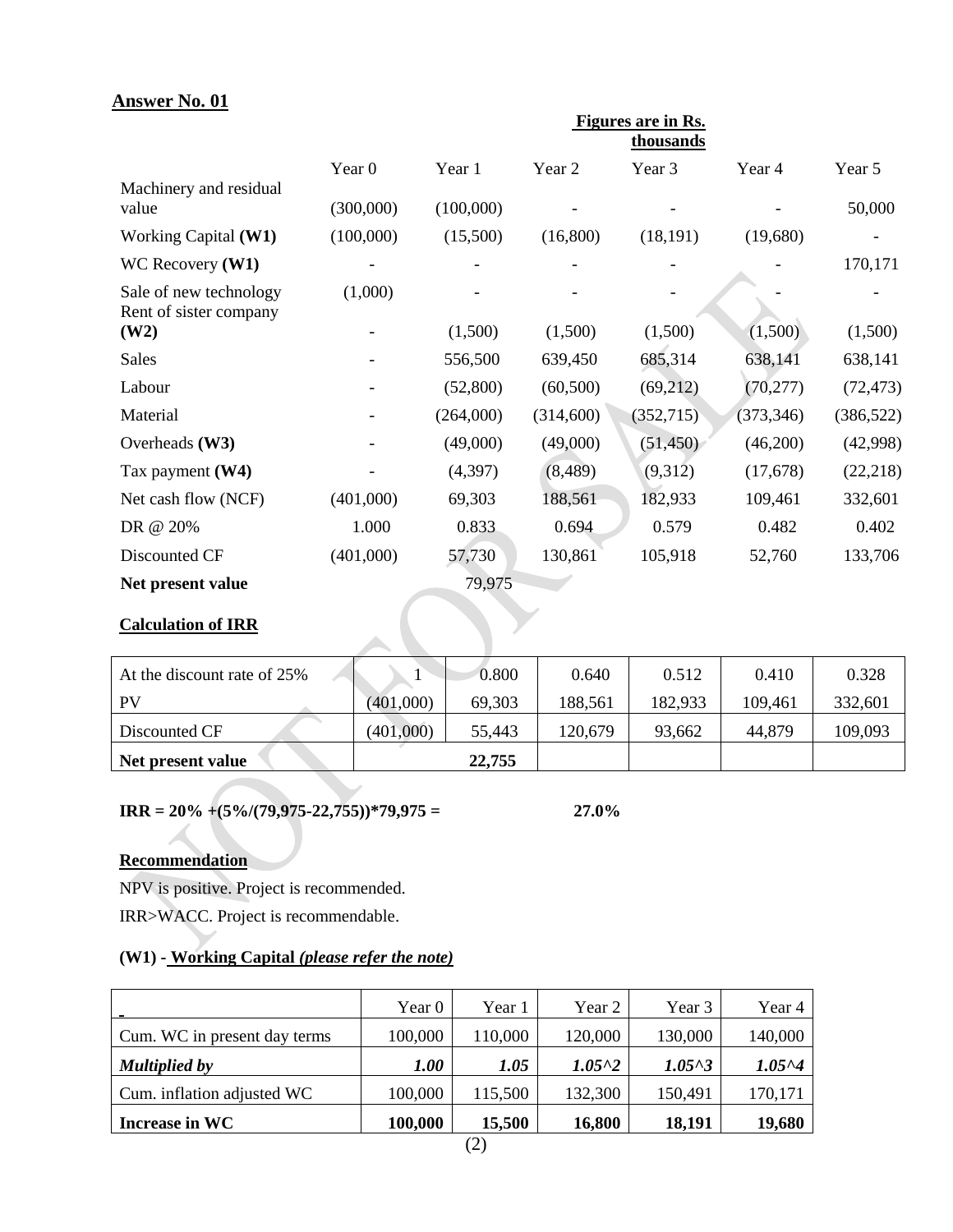#### **(W2) - Incremental Rent of 1.5million of IEP's subsidiary**

Since the question is silent on the income taxes of IEP and HL's sister company, students are not expected to adjust tax saving on incremental rent. However, if a student has adjusted tax savings, marks will be given according to his/her assumption. If not, full marks could be given for the incremental rental of Rs. 1.5million. Nevertheless, this tax effect cannot be adjusted to HL's tax computation since this is a group adjustment.

## **(W3) - Overhead Costs**

|                                     | Year 01  | Year 02  | Year <sub>03</sub> | Year 04  | Year 05         |
|-------------------------------------|----------|----------|--------------------|----------|-----------------|
| In present terms                    | 120,000  | 120,000  | 120,000            | 115,000  | 110,000         |
| Rent of HL                          | (1,000)  | (1,000)  | (1,000)            | (1,000)  | (1,000)         |
| Depreciation $(400-50)/5*$          | (70,000) | (70,000) | (70,000)           | (70,000) | (70,000)        |
| In present terms (Cash flow)        | 49,000   | 49,000   | 49,000             | 44,000   | 39,000          |
| <b>Multiplied by</b>                | 1.00     | 1.00     | 1.05               | 1.05     | $1.05^{\circ}2$ |
| <b>Inflation adjusted overheads</b> | 49,000   | 49,000   | 51,450             | 46,200   | 42,998          |

#### **(W4) - Tax payment**

|                             | Year 01    | Year 02    | Year 03    | Year 04    | Year 05   |
|-----------------------------|------------|------------|------------|------------|-----------|
| <b>Sales</b>                | 556,500    | 639,450    | 685,314    | 638,141    | 638,141   |
| Less Material and Labour    | (316, 800) | (375,100)  | (421, 927) | (443, 622) | (458,995) |
| Less Overheads (nominal)    | (49,000)   | (49,000)   | (51, 450)  | (46,200)   | (42,998)  |
| Less Rent of HL             | (1,000)    | (1,000)    | (1,000)    | (1,000)    | (1,000)   |
| Depreciation allowance      | (133, 333) | (133, 333) | (133, 333) |            |           |
| Residual value of machinery |            |            |            |            | 50,000    |
| Assessable income           | 56,367     | 81,017     | 77,604     | 147,318    | 185,148   |
| Claim-Tax losses            | (19, 728)  | (10,272)   |            |            |           |
| Net taxable income          | 36,638     | 70,745     | 77,604     | 147,318    | 185,148   |
| Tax at $12\%$               | 4,397      | 8,489      | 9,312      | 17,678     | 22,218    |

## **Treatments in the appraisal for**

\* Cost of development of Rs, 400,000 is a sunk cost.

- \* HL's rent expense of Rs. 1Mn is not an incremental cost to the group.
- \* Tax adjusted interest is already considered in the after tax WACC.
- \* Cash flows are subject to inflation at different rates. Therefore it is impossible to discount at the real DR. As such, cash flows should be stated at nominal values and discounted by nominal DR.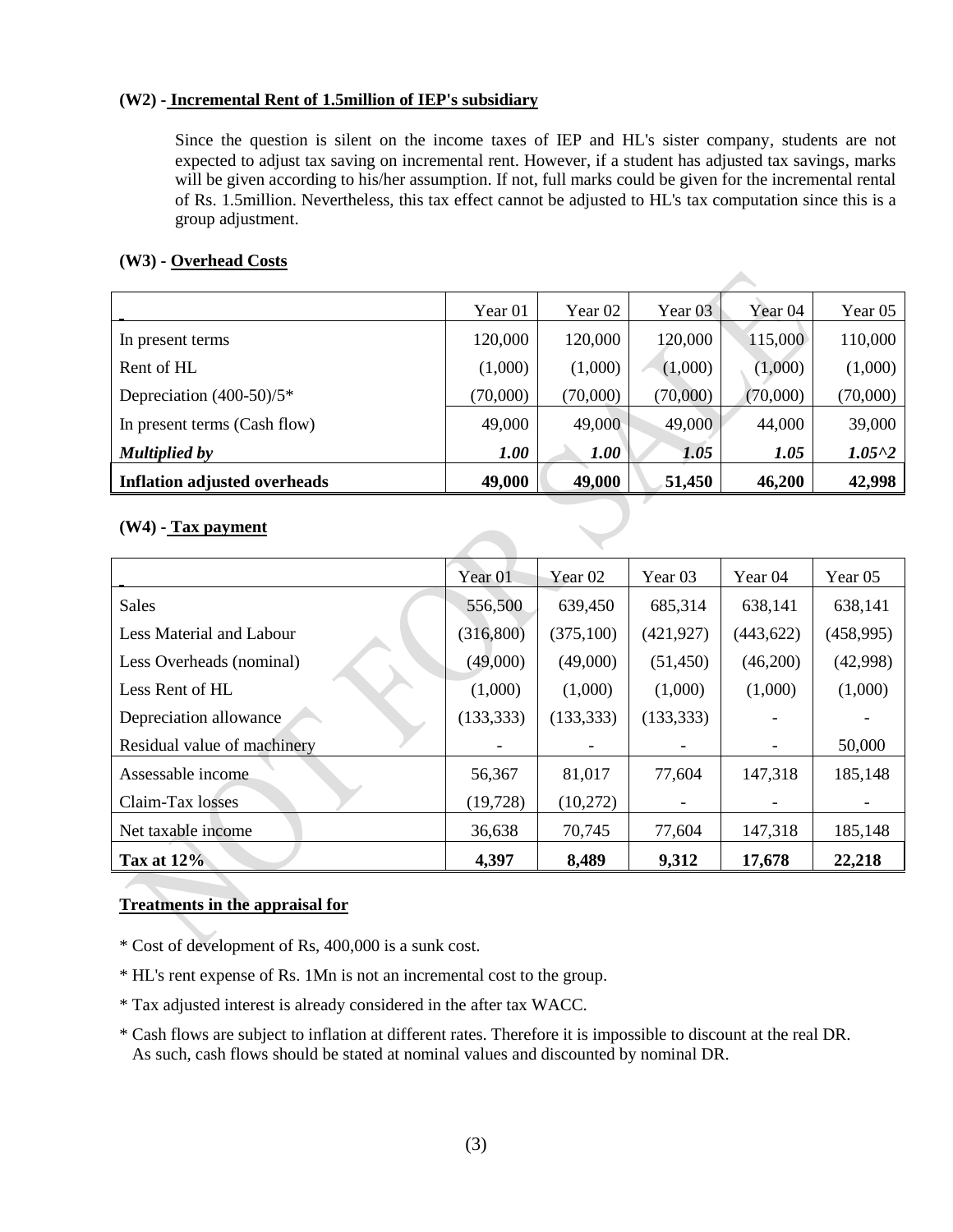

(i) Critical Path  $= A, B, F, H, I$  and J

Normal Duration  $= 22$  Weeks

Normal cost of installation (Rs.)  $= 6,000,000 + (22 * 50,000) = 7,100,000/$ 

- (ii) \* Activity D is not in the Critical Path therefore normal duration cannot be reduced by crashing Activity D.
	- \* Crashing Activity I and J by the maximum time, HL can save 4 weeks, without affecting the Critical Path

|                                               |                   |         |        |        |        | Rs. '000 |
|-----------------------------------------------|-------------------|---------|--------|--------|--------|----------|
| Effect to the cash flows                      | Year <sub>0</sub> | Year 1  | Year 2 | Year 3 | Year 4 | Year 5   |
| Saving on weekly overheads (50,000*4 weeks)   | 200               |         |        |        |        |          |
| Saving on recruitment expenses                | 1,000             |         |        |        |        |          |
| Saving on labour charges (inflation adjusted) |                   | 220     | 242    | 266    | 293    | 322      |
| Additional cost for installation              |                   |         |        |        |        |          |
| Activity I = $400,000*2$                      |                   | (800)   |        |        |        |          |
| Activity $J = 600,000*2$                      |                   | (1,200) |        |        |        |          |
| Effect to tax payment <sup>*note</sup>        |                   | 46      | 43     | 40     | (35)   | (39)     |
| Net effect                                    | 1,200             | (1,734) | 285    | 306    | 258    | 283      |
| DR 20%                                        | 1.000             | 0.833   | 0.694  | 0.579  | 0.482  | 0.402    |
| PV of effect                                  | 1,200             | (1,444) | 198    | 177    | 124    | 114      |
| NPV of the effect                             | 369               |         |        |        |        |          |

*Therefore:*

It is recommended to speed up the activities at additional cost since it generates a positive effect to the NPV of the Project.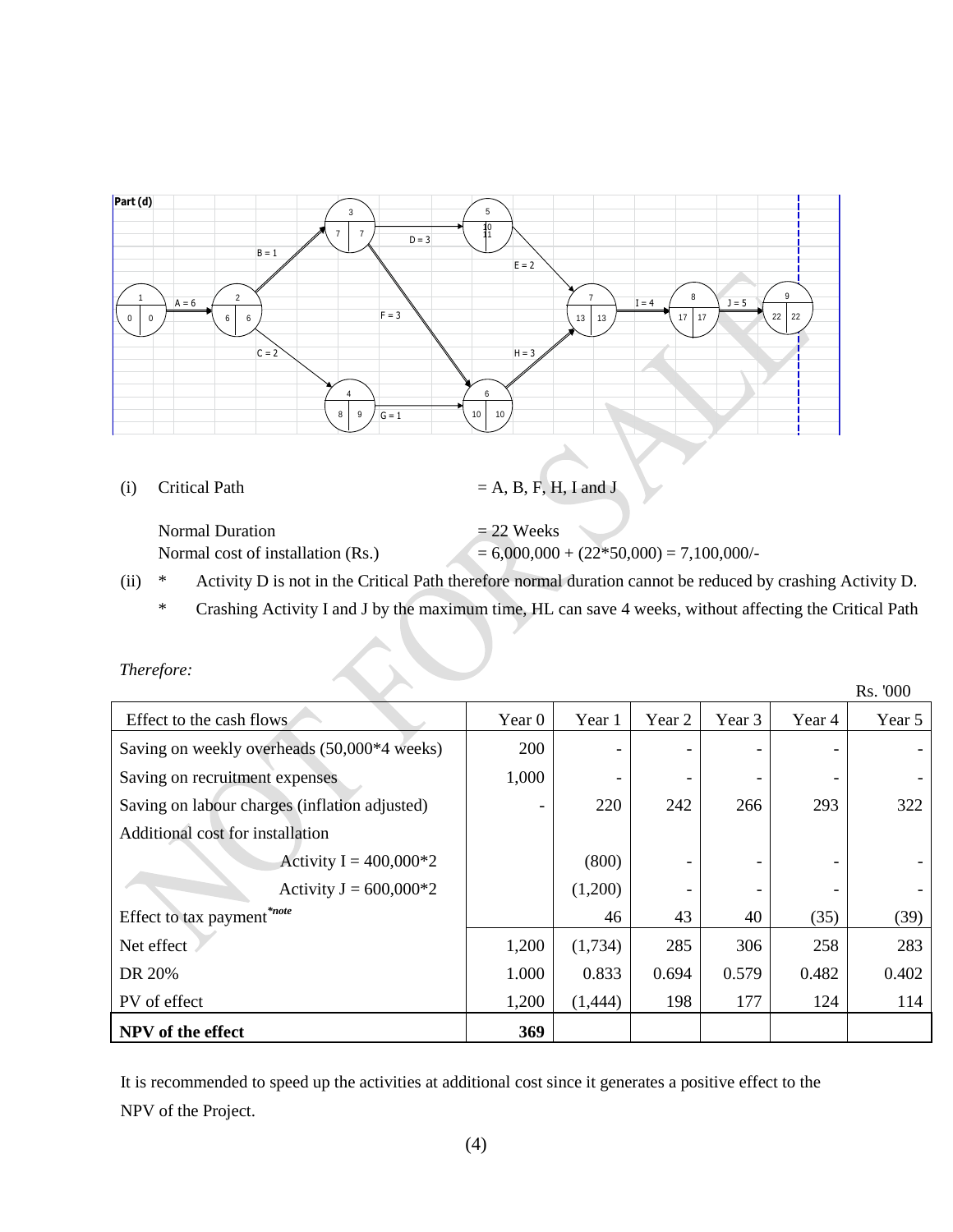#### **(W5) - Calculation of tax effect**

|        |        |        |        |        | ww. vvv |
|--------|--------|--------|--------|--------|---------|
| Year 0 | Year 1 | Year 2 | Year 3 | Year 4 | Year 5  |
|        | 220    | 242    | 266    | 293    | 322     |
|        | (600)  | (600)  | (600)  | -      |         |
|        | (380)  | (358)  | (334)  | 293    | 322     |
|        | 46     | 43     | 40     | (35)   | (39)    |
|        |        |        |        |        |         |

**Rs. '000**

#### **Answer No. 02**

**(a)** Material price variance at the time of purchasing

For the purpose of evaluating performance of the purchasing officer.

Material price variance = (Std price - Act price) Actual qty purchased Material A =  $(650 - 645)$  18,300 = 91,500 Fav Material B =  $(415 - 430) 13,000 =$  (195,000) Adv **Total material price variance (103,500) Adv** 

Though Material A variance is favourable overall price variance is an adverse variance. Therefore purchasing officer's performance is not as expected. However the following should also be considered when evaluating his performance;

- \* Quality of Material A should be checked to ensure they are in expected quality
- \* Since the standard price of material A is higher than the price of the last purchase, it should be ensured that the standard price is realistically set at the time of making the standards.
- \* Price of material B has gone up by Rs. 20 per Kg. compared to the last purchase and by Rs. 15/- per Kg. over the standard price. This can be due to general price increase in the market where the purchasing office has no control over.

| (b) |                                                       | <b>Equivalent Units</b> |                   |                 |                 |
|-----|-------------------------------------------------------|-------------------------|-------------------|-----------------|-----------------|
|     |                                                       | Qty Kgs                 | Material<br>A & B | Labour          | Overheads       |
|     | Opening WIP $(W1)$                                    | 3,000                   | ٠                 | 1,500           | 1,500           |
|     | Completed good ex-opening stock<br>Closing WIP $(W2)$ | 22,500<br>4,000         | 22,500<br>4,000   | 22,500<br>2,400 | 22,500<br>2,400 |
|     | Total equivalent units (Kgs)                          |                         | 26,500            | 26,400          | 26,400          |

| W1 - Opening WIP Kgs.           |                             | $3,150$   50% completed     |
|---------------------------------|-----------------------------|-----------------------------|
| Normal waste                    |                             | 1 Kg when producing 10 Kgs. |
| At 50% completion level         | $1 \text{ kg} * 1/2 = 0.50$ |                             |
| $Output + balance normal waste$ | $= 10 + (1-1/2) = 10.50$    |                             |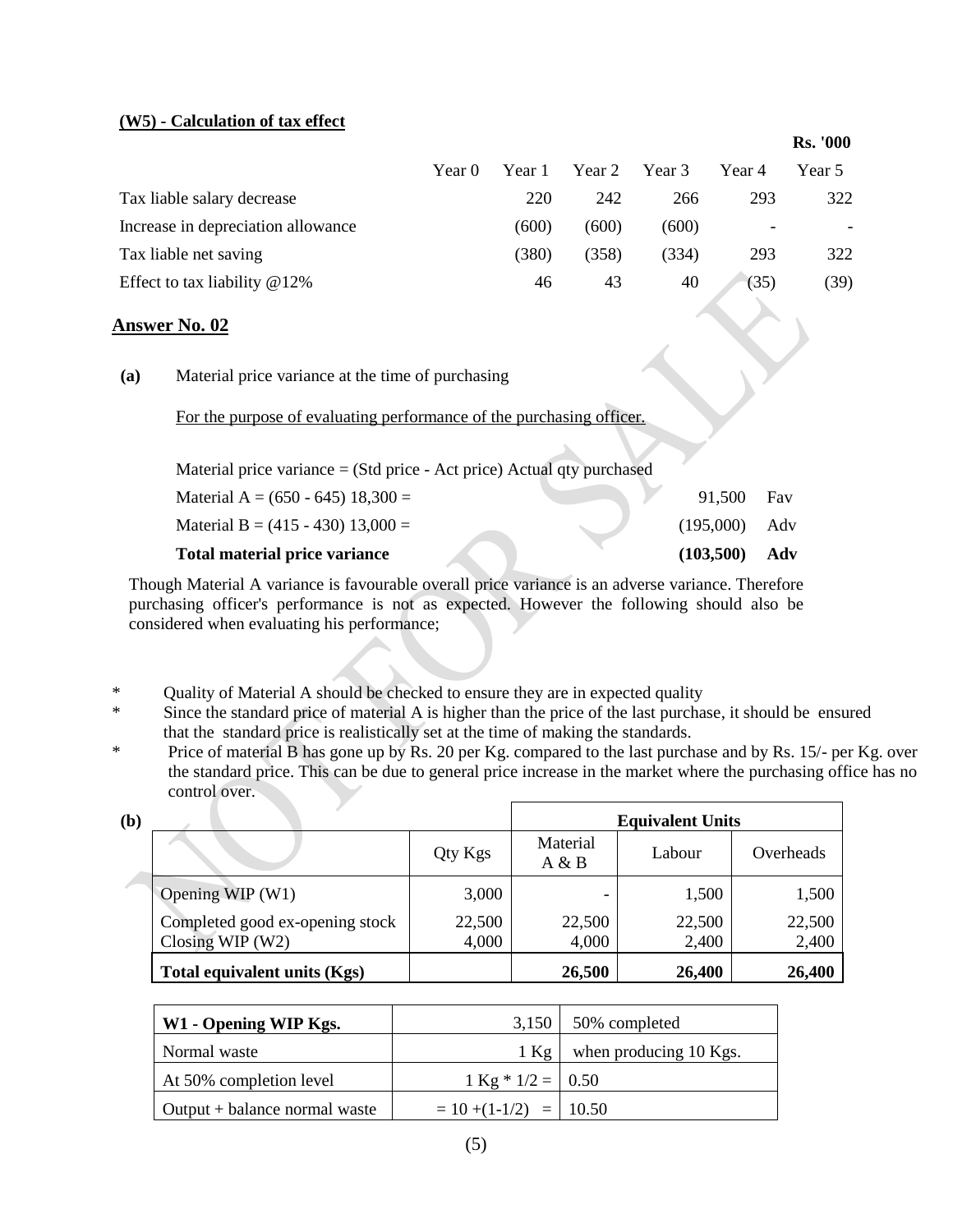| Final output quantity           | $= 3,150/10.50 =   3,000$ |                        |
|---------------------------------|---------------------------|------------------------|
| W1 - Opening WIP Kgs.           | 4,160                     | 60% completed          |
| Normal waste                    | $1$ Kg                    | when producing 10 Kgs. |
| At 60% completion level         | 1 Kg. $*(1 - 0.6) =$      | 0.40                   |
| Output $+$ balance normal waste | $=10 + 0.40 =$            | 10.40                  |
| Final output quantity           | $= 4,160/(10.4) =$        | 4,000                  |

| <b>Material utilisation</b> | <b>Opening</b> | Purchase | Closing | Utilised | Price |
|-----------------------------|----------------|----------|---------|----------|-------|
| Material A                  | 2,300          | 18,300   | (4,000) | 16,600   | 650   |
| Material B                  | 4,000          | 13,000   | (3,500) | 13,500   | 430   |
|                             |                |          |         | 30,100   |       |

**(c)**

| (i)   | Material price variance $=$ (Std price - Act price) Actual qty utilised                                        |            |     |     |
|-------|----------------------------------------------------------------------------------------------------------------|------------|-----|-----|
|       | Material A = $[650*16,600]$ - $[(645*2,300) + (645*14,300)] =$                                                 | 83,000     |     | Fav |
|       | Material B = $[415*13,500] - [(410*4,000) + (430*9,500)] =$                                                    | (122,500)  |     | Adv |
|       | <b>Total material price variance</b>                                                                           | (39,500)   |     | Adv |
|       |                                                                                                                |            |     |     |
| (ii)  | Material usage variance $=$ (Std usage - Act usage) Std price                                                  |            |     |     |
|       | Material A = $[(0.6*26,500) - 16,600]$ 650 =                                                                   | (455,000)  | Adv |     |
|       | Material B = $[(0.5*26,500) - 13,500]$ 415 =                                                                   | (103,750)  | Adv |     |
|       | <b>Total material price variance</b>                                                                           | (558, 750) | Adv |     |
| (iii) | Labour rate variance $=$ (Std rate - Act rate) Actual hours<br>$= (400 - 390) (2.34 \text{mn}/390)$ hrs =      | 60,000     | Fav |     |
| (iv)  | Labour efficiency variance $=$ (Std hours - Act hours) Std rate                                                |            |     |     |
|       | $=$ [ $(26,400*12/60)$ - 6,000] 400 =                                                                          | (288,000)  | Adv |     |
| (v)   | Variable overhead expenditure variance $= (Std rate/hr - Act rate/hr)$ Act hours                               |            |     |     |
|       | $= (300 - 250) 6,000 =$                                                                                        | 300,000    | Fav |     |
| (vi)  | Variable overhead efficiency variance $=$ (Std hours - Act hours) Std rate<br>$= (26,400*12/60 - 6,000) 300 =$ | (216,000)  | Adv |     |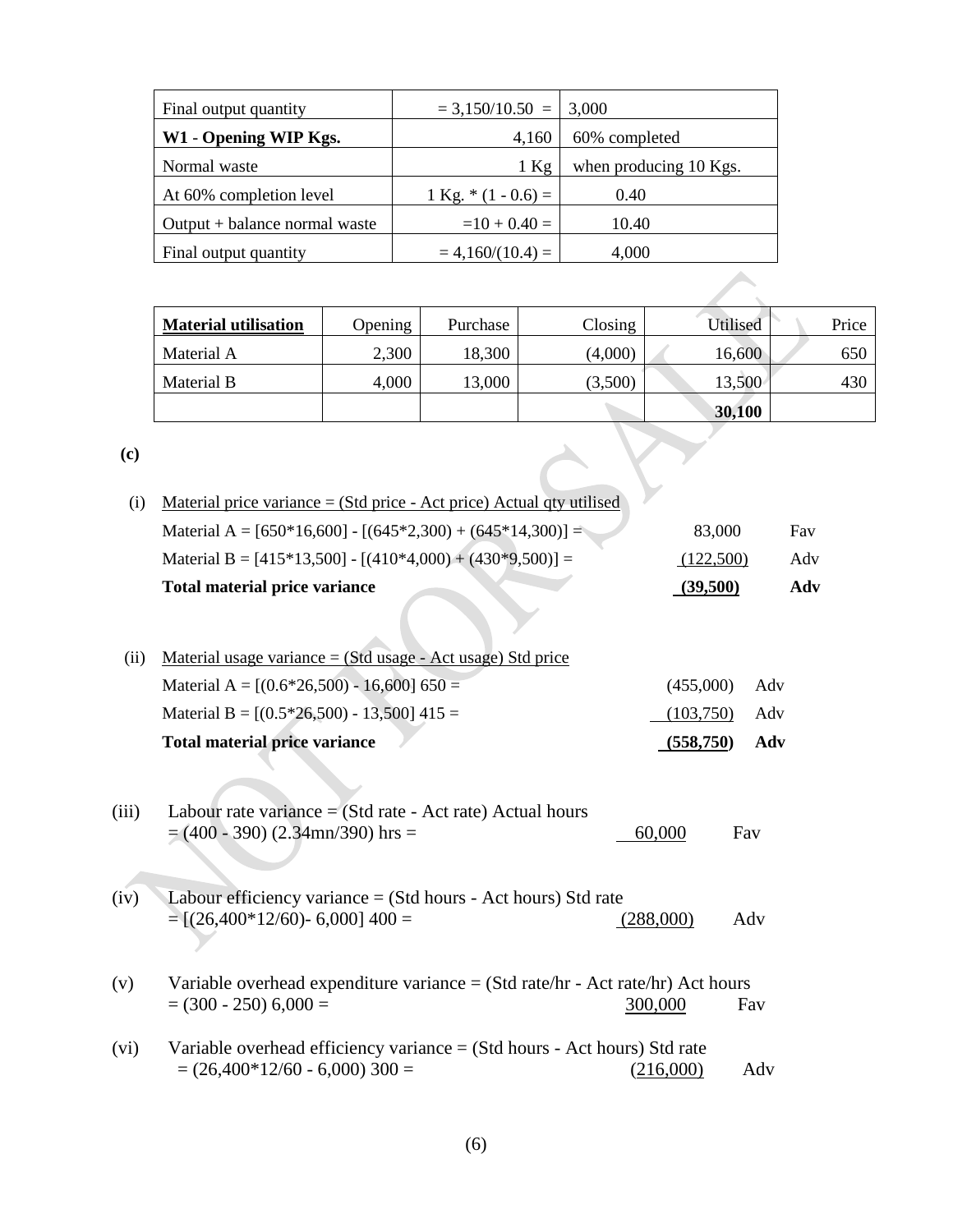- (vii) Fixed overhead expenditure variance = Btd FOH Act FOH  $= (500*12/60)*25,000 - 2.7 \text{ million} =$  (200,000) Adv
- **(d) Material Mix Variance**

|                             | Material A | Material B |          |            |  |
|-----------------------------|------------|------------|----------|------------|--|
| Total Qty actually used $=$ | 16.600     | 13.500     | $\equiv$ | 30,100 Kgs |  |

| Material | Standard | Actual   | Actual   | Variance   | Standard | Variance  |      |
|----------|----------|----------|----------|------------|----------|-----------|------|
| Type     | Recipe   | usage in | usage in | Qty        | Price    | Rs.       |      |
|          |          | Std Mix  | Act Mix  |            |          |           |      |
|          |          |          |          |            |          |           |      |
| Material | 0.6      |          |          | (182)      |          | (118,300) | Adv. |
| A        |          | 16,418   | 16,600   |            | 650      |           |      |
| Material | 0.5      |          |          |            |          | 75,530    | Fav  |
| B        |          | 13,682   | 13,500   | <u>182</u> | 415      |           |      |
|          | 1.1      |          |          |            |          | (42,770)  | Adv  |
|          |          | 30,100   | 30,100   | (0.00)     |          |           |      |

# **Material Yield Variance for actual equivalent output of 26500**

| Material Type | Std Mix for           | Actual              | Variance | Standard | Variance   |     |
|---------------|-----------------------|---------------------|----------|----------|------------|-----|
|               | Actual equi.<br>units | usage in<br>Std Mix | Qty      | Price    | Rs.        |     |
| Material A    | 15,900                | 16,418              | (518)    | 650      | (336,700)  | Adv |
| Material B    | 13,250                | 13,682              | (432)    | 415      | (179, 280) | Adv |
|               | 29,150.0              | 30,100              |          |          | 515,980    | Adv |

Actual mix is not according to the expected mix and 182Kgs of material B have been over-used instead of using material A. Therefore this has generated an adverse effect to the usage variance by Rs. 42,770.

The yield of actual consumption is lower than the expected yield. 518Kgs and 432Kgs of material A and B respectively have been used in excess over the expected mix. This has generated a negative impact to the usage variance amounting to Rs. 515,980.

**Answer No. 03**

(a) Expected Audience Size

| Size             | Probability | EV         |
|------------------|-------------|------------|
| 300              | 0.5         | 150        |
| 400              | 0.3         | 120        |
| 500              | 0.2         | 100        |
|                  |             | 370        |
| Expected revenue |             | 370 x 2500 |

925,000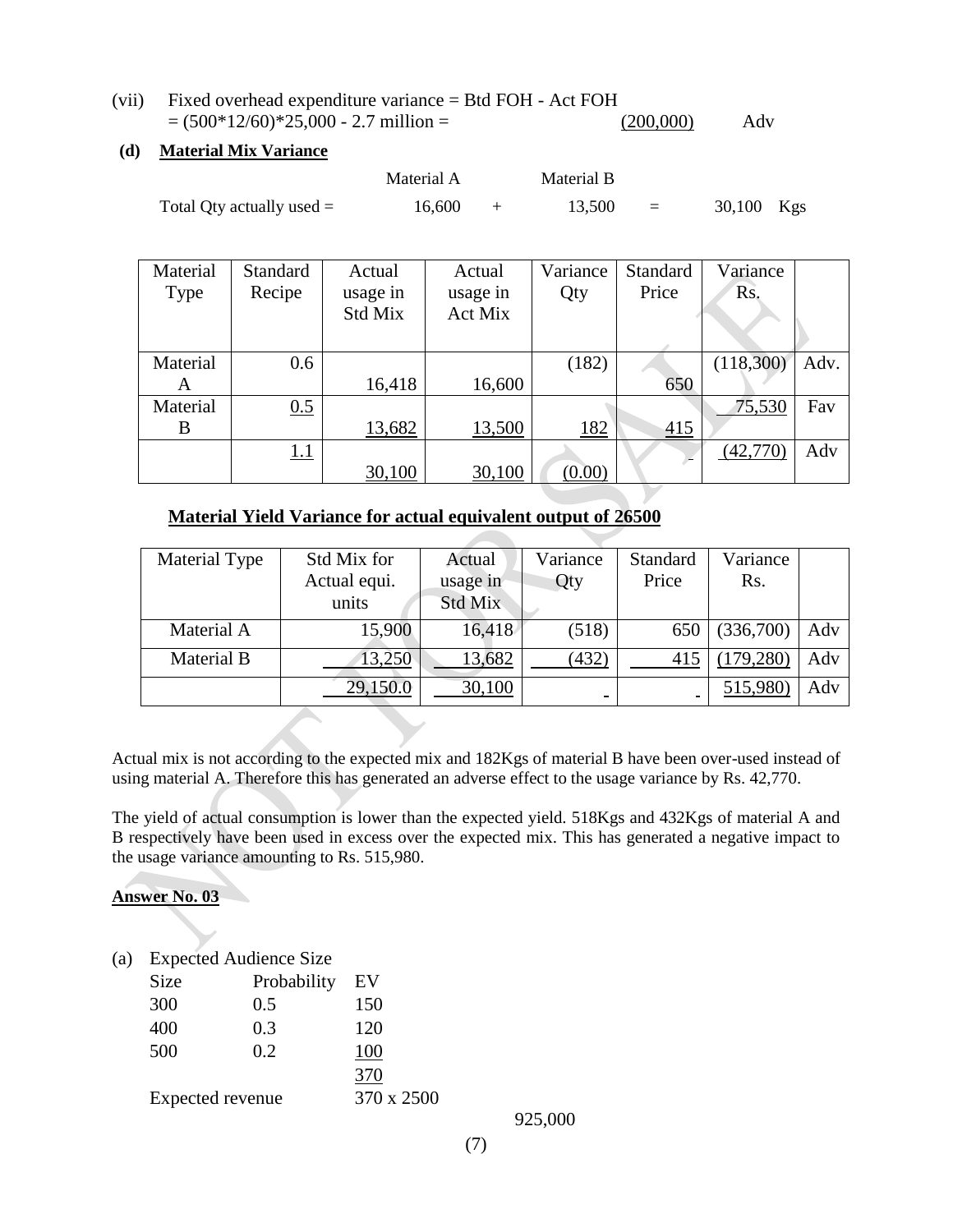Expected contribution from confectionery sales

| C / Person            | Probability | EV                  |             |
|-----------------------|-------------|---------------------|-------------|
| 300                   | 0.3         | 90                  |             |
| 500                   | 0.5         | 250                 |             |
| 1000                  | 0.2         | 200                 |             |
|                       |             | 540                 |             |
| Expected contribution |             | 540 x 370           | 199,800     |
| Total                 |             | $925,000 + 199,800$ | 1,124,800   |
| Revenue/Contribution  |             |                     |             |
| Cost of the event     |             |                     | (1,000,000) |
| Expected profit       |             |                     | 124,800     |

Since it is expected to take a profit of Rs 124,800 it is financially worthwhile to stage the drama

| (b) |                                          |             | Audience size and Probability |         |         |  |  |
|-----|------------------------------------------|-------------|-------------------------------|---------|---------|--|--|
|     |                                          |             | 300                           | 400     | 500     |  |  |
|     |                                          |             | 0.5                           | 0.3     | 0.2     |  |  |
|     | Contribution from<br>confectionery sales | Probability |                               |         |         |  |  |
|     | 300                                      | 0.3         | (160,000)                     | 120,000 | 400,000 |  |  |
|     |                                          |             | 0.15                          | 0.09    | 0.06    |  |  |
|     | 500                                      | 0.5         | (100,000)                     | 200,000 | 500,000 |  |  |
|     |                                          |             | 0.25                          | 0.15    | 0.10    |  |  |
|     | 1000                                     | 0.2         | 50,000                        | 400,000 | 750,000 |  |  |
|     |                                          |             | 0.10                          | 0.06    | 0.04    |  |  |
|     |                                          |             |                               |         |         |  |  |

- (c) According to the above pay off table there is a 40% (15%  $+ 25%$ ) probability of making a loss. Thus the probability of making a profit is 60%
- (d) If perfect information is available, events where losses are incurred could be avoided. The expected value of losses that can be avoided

| $160,000 \times 0.15$ | 24,000 |
|-----------------------|--------|
| $100,000 \times 0.25$ | 25,000 |
|                       | 49,000 |

Therefore maximum amount payable for perfect information is Rs 49,000/-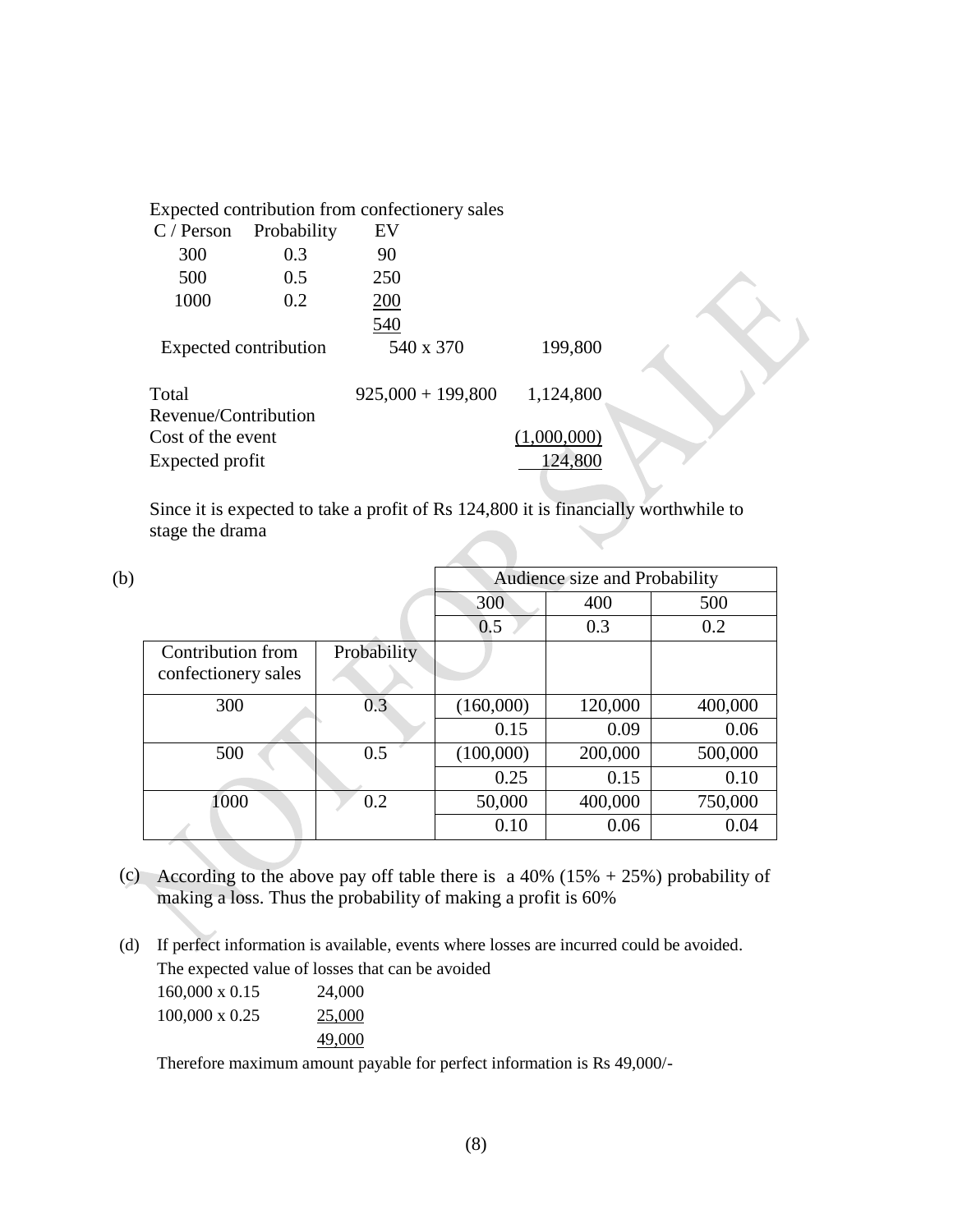| Alternate answer for (b) |     |  |             |                  |           |                  |
|--------------------------|-----|--|-------------|------------------|-----------|------------------|
|                          |     |  |             |                  |           |                  |
|                          |     |  | 300<br>0.3  |                  | (160,000) | Prob 0.15        |
|                          |     |  |             |                  |           |                  |
|                          |     |  |             | 500              | (100,000) | <b>Prob 0.25</b> |
|                          |     |  | 1000        | 0.5              |           |                  |
|                          |     |  | 0.2         |                  | 50,000    | Prob 0.10        |
| 300                      |     |  |             |                  |           |                  |
|                          | 0.5 |  | 300         |                  | 120,000   | Prob 0.09        |
|                          |     |  | 0.3         |                  |           |                  |
|                          | 400 |  |             | 500              |           | Prob 0.15        |
|                          | 0.3 |  |             | 0.5              | 200,000   |                  |
|                          |     |  |             |                  |           |                  |
|                          | 500 |  | 1000<br>0.2 |                  | 400,000   | Prob 0.06        |
| 0.2                      |     |  |             |                  |           |                  |
|                          |     |  | 300         |                  | 400,000   | Prob 0.06        |
|                          |     |  | 0.3         |                  |           |                  |
|                          |     |  |             | 500              |           | Prob 0.10        |
|                          |     |  |             | $\overline{0.5}$ | 500,000   |                  |
|                          |     |  |             |                  |           |                  |
|                          |     |  | 1000<br>0.2 |                  | 750,000   | Prob 0.04        |
|                          |     |  |             |                  |           |                  |
|                          |     |  |             |                  |           |                  |
|                          |     |  |             |                  |           |                  |
|                          |     |  |             |                  |           |                  |
|                          |     |  |             |                  |           |                  |
|                          |     |  |             |                  |           |                  |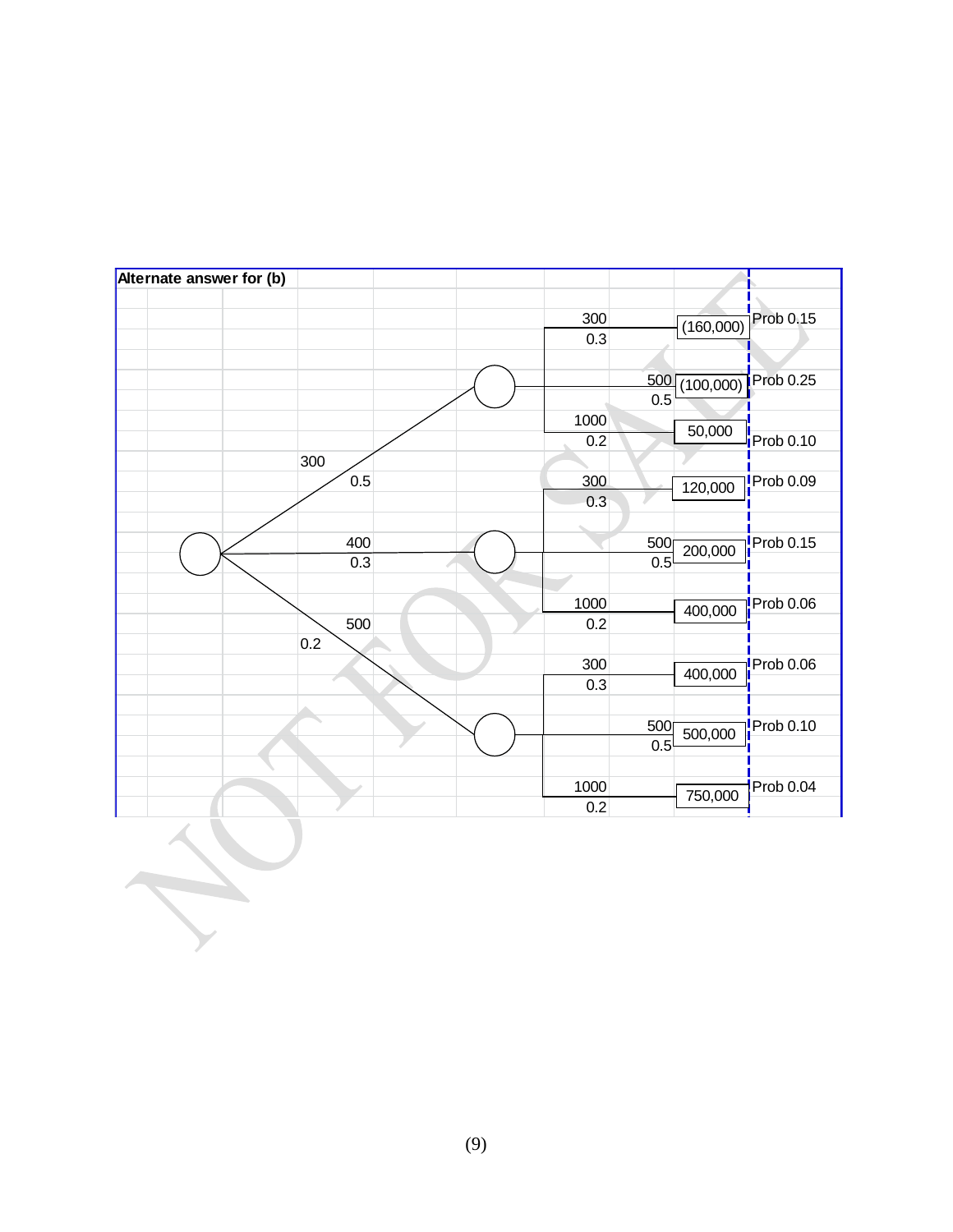#### (a) Arms length standard

Tax authorities require that the transfer prices be tested using an "arms length standard". Under this approach, a price is considered appropriate if it is within a range of prices that would be charged by independent parties dealing at arms length.

(b) Transfer pricing manipulation refers to trade between related parties meant to manipulate market or to deceive tax authorities.

Ex: XYZ group have 3 subsidiaries Subsidiary X - Local plantation Subsidiary Y - In a tax haven usually offshore Subsidiary Z - In a foreign company (USA)

X sells its produce to Y at an artificially low price resulting a low profit and low tax for X. Y then sells to Z at an artificially high price almost at a price Z will sell in USA. Z will thus also have low profit and tax.

(c)

| (i) | Purchase cost from outsider                             | $1000$ units x $Rs1350$ | 1,350,000 |
|-----|---------------------------------------------------------|-------------------------|-----------|
|     | Savings in VC by reducing Division A output             | 1000 units x Rs 1200    | 1,200,000 |
|     | Net cost to the company as whole by buying from outside |                         | 150,000   |

Company as a whole will not benefit if Division C buys on the outside market

Any transfer price between Rs 1,200 and Rs 1,350 per unit will achieve goal congruence. The transfer price may be set at Rs 1,350 (market price) which will be acceptable to both A and C

(ii) Purchase cost from outsider 1000 units x Rs1350 1,350,000 Savings in VC by reducing Division A output 1000 units x Rs 1200 1,200,000 Savings due to A's facilities assigned to other operators 180,000 Net benefit to the company as whole by buying from outside 30,000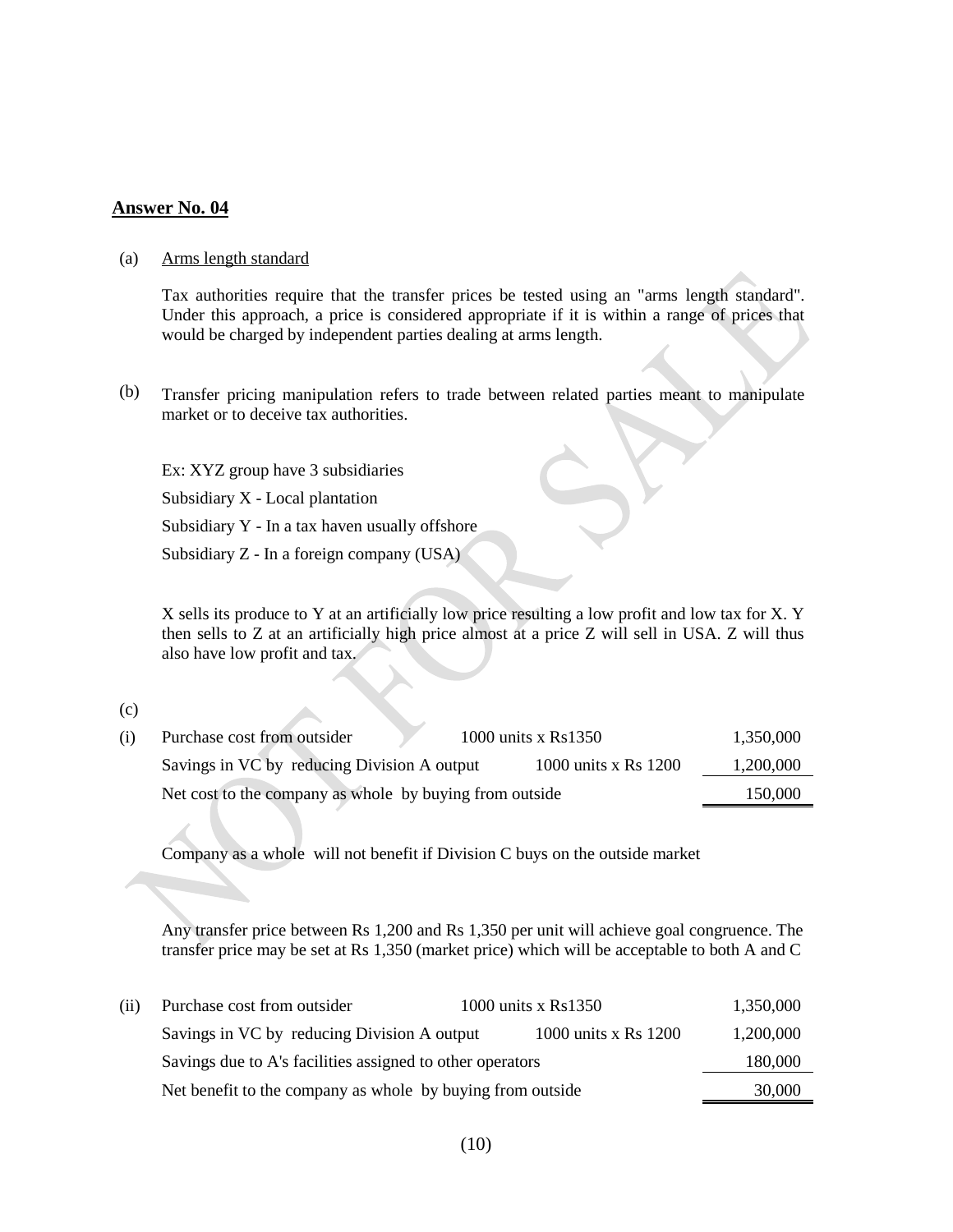# Company as a whole will benefit if Division C buys on the outside market

| (iii) | Purchase cost from outsider                                                                                                                                                                                                   | 1000 units $x$ Rs1150 | 1,150,000 |
|-------|-------------------------------------------------------------------------------------------------------------------------------------------------------------------------------------------------------------------------------|-----------------------|-----------|
|       | Savings in VC by reducing Division A output                                                                                                                                                                                   | 1000 units x Rs 1200  | 1,200,000 |
|       | Net benefit to the company as whole by buying from outside                                                                                                                                                                    |                       | 50,000    |
|       |                                                                                                                                                                                                                               |                       |           |
|       | Company as a whole will benefit if Division C buys on the outside market                                                                                                                                                      |                       |           |
|       |                                                                                                                                                                                                                               |                       |           |
|       | The transfer price may be set at Rs $1,200$ (variable cost to C) so that C will decide to buy<br>from outside and A will not produce which are in the best interests of the divisions as well as<br>of the company as a whole |                       |           |
|       |                                                                                                                                                                                                                               |                       |           |
| (iv)  | Purchase cost from outsider                                                                                                                                                                                                   | 1000 units x Rs1350   | 1,350,000 |
|       | Savings in VC by reducing Division A output                                                                                                                                                                                   | 1000 units x Rs 1200  | 1,200,000 |
|       | Net cost to the company as whole by buying from outside                                                                                                                                                                       |                       | 150,000   |
|       |                                                                                                                                                                                                                               |                       |           |
|       | A's sales to other customers                                                                                                                                                                                                  | 1000 units x Rs1550   | 1,550,000 |
|       | Variable manufacturing costs                                                                                                                                                                                                  | 1000 units x Rs 1200  | 1,200,000 |
|       | Variable marketing costs                                                                                                                                                                                                      |                       | 50,000    |
|       | Contribution margin from selling outside                                                                                                                                                                                      |                       | 300,000   |

Company as a whole will benefit if Division C buys on the outside market. The Rs 150,000 disadvantage is more than offset by the Rs 300,000 contribution margin of A's sale of 1,000 units to outside

 $\geq$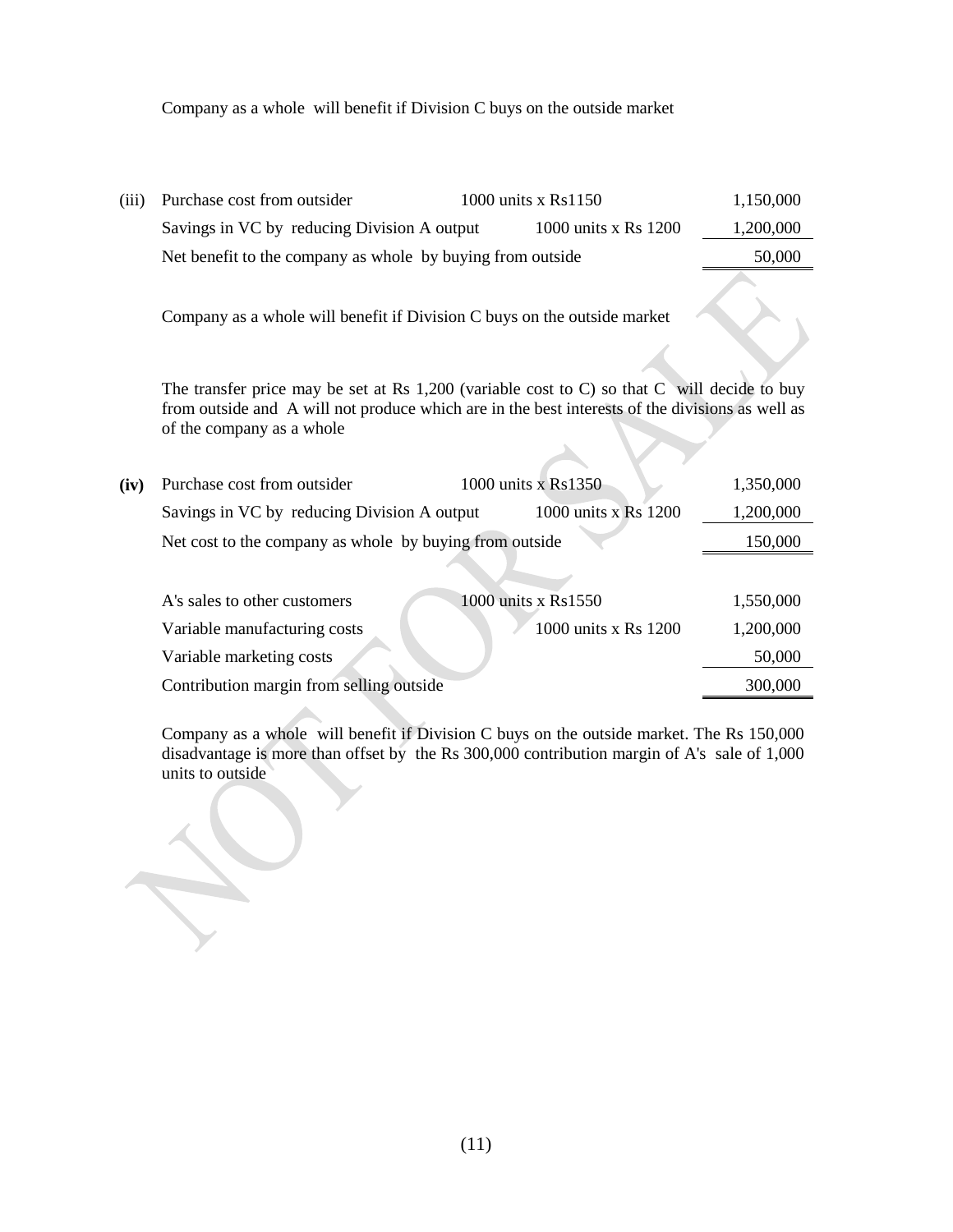#### (a)

(i) The principle behind zero based budgeting is that the budget for each cost centre should be prepared from scratch. Every item of expenditure must be justified as though the activities were taking place for the first time. Without approval budget allowance is zero.

Zero based budgeting rejects the assumption inherent in incremental budgeting that this year's activities will continue at the same volume next year, and that next year's budget can be based on this year's cost plus and extra amount for expansion and inflation.

- (ii) 1 Volume of extra management time and paper work required
	- 2 It may require management skills which BBZ might not possess, management will have to be trained.
	- 3 BBZ may not have systems capable of providing the information required to implement this approach.
	- 4 It will be difficult to rank activities which appear equally vital, particularly to rank activities with qualitative rather than quantitative benefits

**(b)** 

(i) Cash budget

|                                    | Jan               | <b>Feb</b> | Mar     | $_{\mathbf{Apr}}$ | <b>May</b> | Jun        |
|------------------------------------|-------------------|------------|---------|-------------------|------------|------------|
| Receipts from training courses (W) | 6,667             | 25,333     | 36,000  | 42,667            | 54,667     | 54,667     |
| Receipts from workshops            | 50,000            | 80,000     | 100,000 | 10,000            | 120,000    | 60,000     |
|                                    | 56,667            | 105,333    | 136,000 | 152,667           | 174,667    | 114,667    |
| Expenditure                        |                   |            |         |                   |            |            |
| Part time wages                    | $\qquad \qquad -$ | 25,000     | 40,000  | 40,000            | 50,000     | 60,000     |
| Permanent employee salaries        | 40,000            | 40,000     | 42,000  | 42,000            | 42,000     | 42,000     |
| Rent                               | 6,250             |            |         | 6,250             |            |            |
| Training course expenses (W)       |                   | 3,000      | 4,500   | 4,500             | 6,000      | 6,000      |
| Workshop expenses                  | 1,000             | 1,000      | 1,000   | 1,000             | 1,000      | 1,000      |
| <b>Utility</b>                     | 15,000            | 6,000      | 6,000   | 15,000            | 6,000      | 6,000      |
| Furniture                          |                   |            |         | 50,000            |            |            |
| Computers                          |                   |            |         |                   | 400,000    |            |
|                                    | 62,250            | 75,000     | 93,500  | 158,750           | 505,000    | 115,000    |
| Bank balance b/f                   | 124,600           | 119,017    | 149,350 | 191,850           | 185,767    | (144, 567) |
|                                    |                   |            |         |                   |            |            |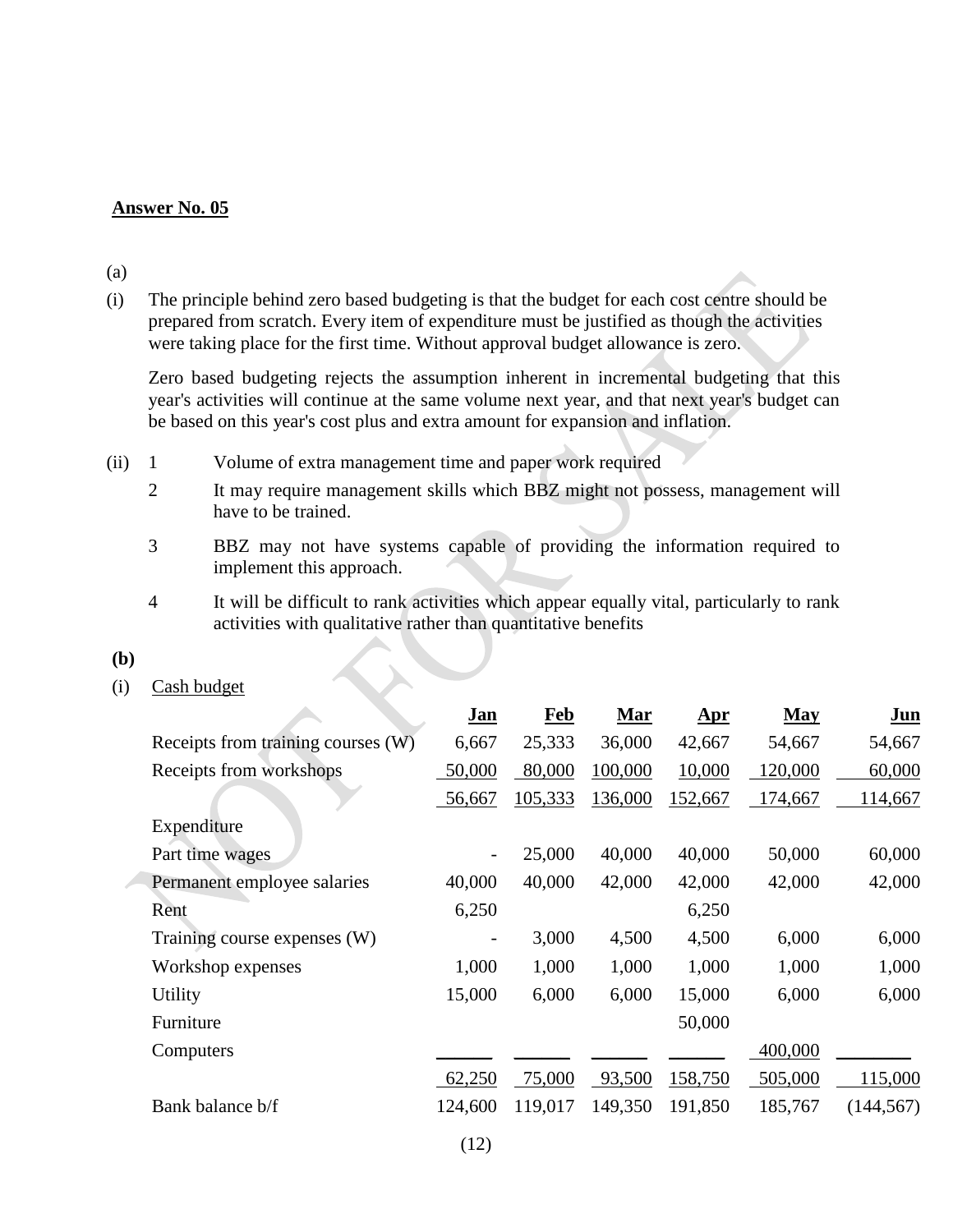| Net receipts/(payments) |  |  | $(5,583)$ $30,333$ $42,500$ $(6,083)$ $(330,333)$ | (333)                                               |
|-------------------------|--|--|---------------------------------------------------|-----------------------------------------------------|
| Bank balance c/f        |  |  |                                                   | 119,017 149,350 191,850 185,767 (144,567) (144,900) |

Working - Receipts and expenses on training courses

|                            | Jan              | Feb    | Mar    | Apr    | <b>May</b> | Jun    | Jul            |
|----------------------------|------------------|--------|--------|--------|------------|--------|----------------|
| No. of courses             | $\overline{0}$   | 2      | 3      | 3      | 4          | 4      | $\overline{4}$ |
| No. of participants        | $\overline{0}$   | 10     | 12     | 12     | 14         | 13     | 15             |
| Total No. of participants  | $\boldsymbol{0}$ | 20     | 36     | 36     | 56         | 52     | 60             |
| Total fee income           | $\mathbf{0}$     | 20,000 | 36,000 | 36,000 | 56,000     | 52,000 | 60,000         |
| Fees received in advance   | 6,667            | 12,000 | 12,000 | 18,667 | 17,333     | 20,000 |                |
| Fees received on first day |                  | 13,333 | 24,000 | 24,000 | 37,333     | 34,667 |                |
| Total receipts             | 6,667            | 25,333 | 36,000 | 42,667 | 54,667     | 54,667 |                |
|                            |                  |        |        |        |            |        |                |
| Expenses $@$ Rs $1,500$    |                  | 3,000  | 4,500  | 4,500  | 6,000      | 6,000  |                |

# **(ii)**

Cash deficits are expected to be experienced in May and June primarily due to capex. Drop in workshop Revenue is also a factor considering the high margin it generates

#### Possible actions

- 1. Arrange an overdraft facility
- 2. Negotiate an installment payment scheme with the computer supplier
- 3. Lease the computers
- 4. Obtain a short term loan from the bank to finance capex
- 5. Consider delaying capex
- 6. Strict policy of payment for training courses in advance
- 7. Speed up collection of workshop revenue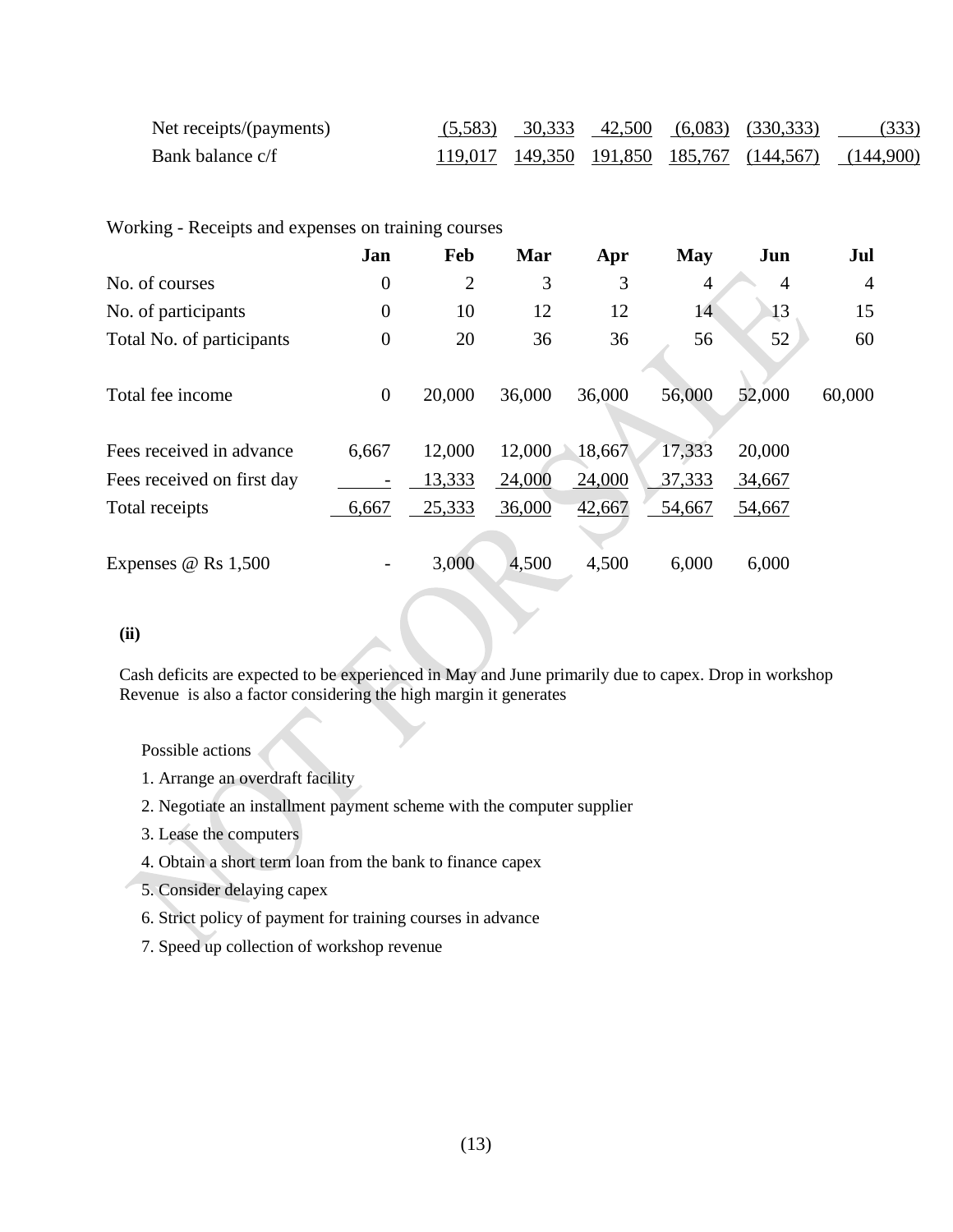(a)

(i) Value chain is the linked set of value creating activities all the way from basic raw material sources through to ultimate end-user product delivered to the customer.

These value creating activities are divided into two categories i.e. primary activities such as Inbound logistics, operation, outbound logistics, marketing and sales, customer service; and support activities such as infrastructure, HRM, Technology, and procurement.

- (ii) Value chain can be used in the following manner;
- ♦ The customer value creating activities should be identified by analysing all the activities of the organisation i.e. both from primary activities and support activities.
- ♦ The cost drivers for all the above value creating activities should be then identified and resources should be adequately allocated for those activities. The cost should be then closely monitored and cost drivers should properly managed better, without affecting customer satisfaction.
- ♦ It is also possible to compare the value chain of the company with the value chain of the low cost competitors and manage them better than the competitors do.
- ♦ Non-value creating activities should be identified and eliminated or controlled within the permitable range. This will further relax the bottom-line of the company

(b)

- (i) Current ROL =  $12,600 \times 2.2 = 27,720$
- (ii) The outcomes should be arranged in the ascending order

| Demand    | Probability |                |
|-----------|-------------|----------------|
| Boxes $/$ |             | Random         |
| week      |             | <b>Numbers</b> |
| 10,000    | 30%         | $00 - 29$      |
| 12,000    | 40%         | $30 - 69$      |
| 15,000    | 20%         | $70 - 89$      |
| 18,000    | 10%         | $90 - 99$      |

| Delivery | Probability |                |
|----------|-------------|----------------|
| period   |             | Random         |
| (wk)     |             | <b>Numbers</b> |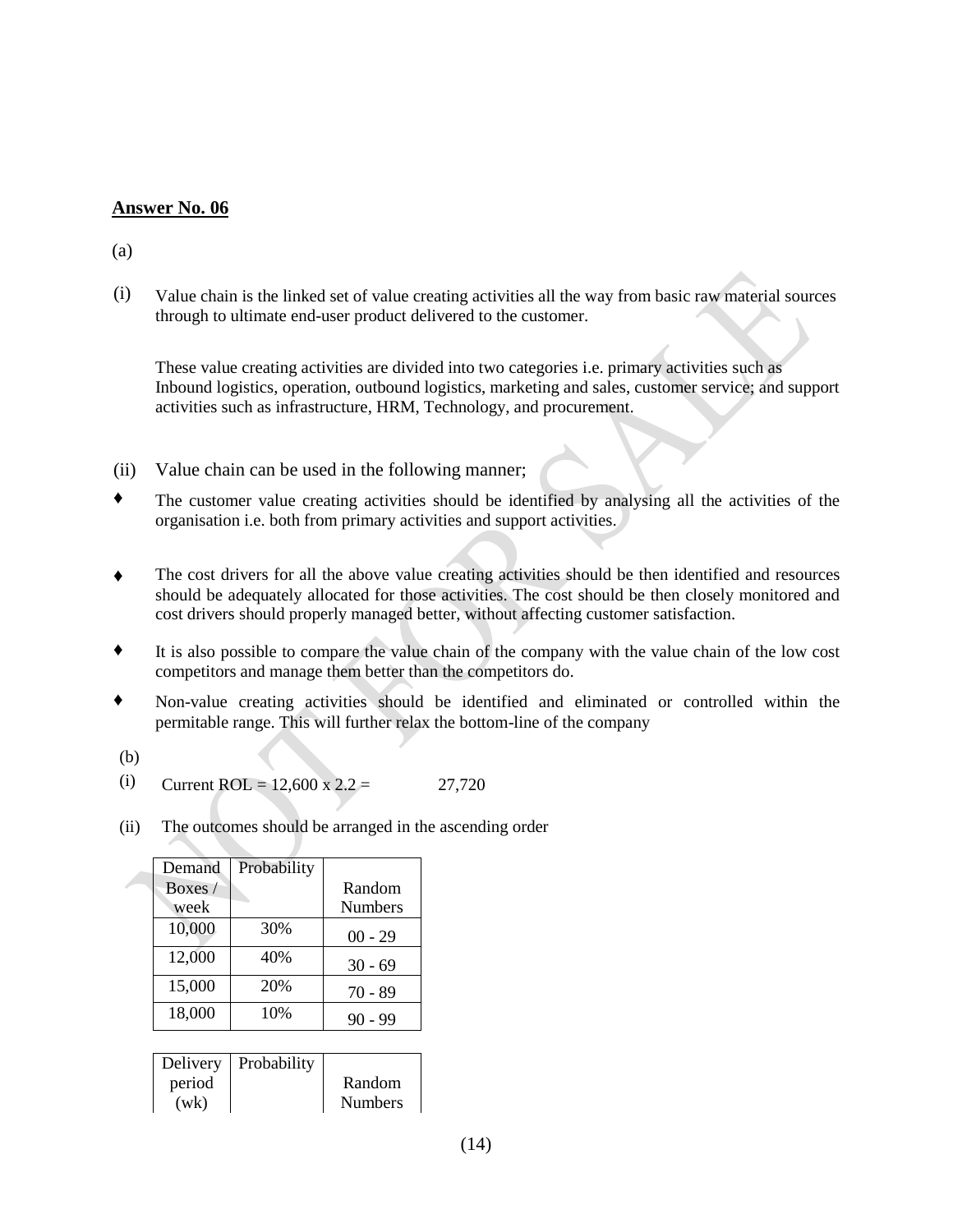| 20% | $00 - 19$ |
|-----|-----------|
| 50% | $20 - 69$ |
| 20% | $70 - 89$ |
| 10% | $90 - 99$ |

| Cycle          | Demand (Boxes/week) |        | Delivery period<br>(wk) |        | <b>ROL</b> |
|----------------|---------------------|--------|-------------------------|--------|------------|
|                | Ran. #              | Demand | Ran. $#$                | Period |            |
|                | 90                  | 18000  | 15                      |        | 18000      |
| $\overline{2}$ | 25                  | 10000  | 75                      | 3      | 30000      |
| 3              | 52                  | 12000  | 65                      | 2      | 24000      |
| 4              | 93                  | 18000  | 85                      | 3      | 54000      |
|                |                     |        |                         |        |            |